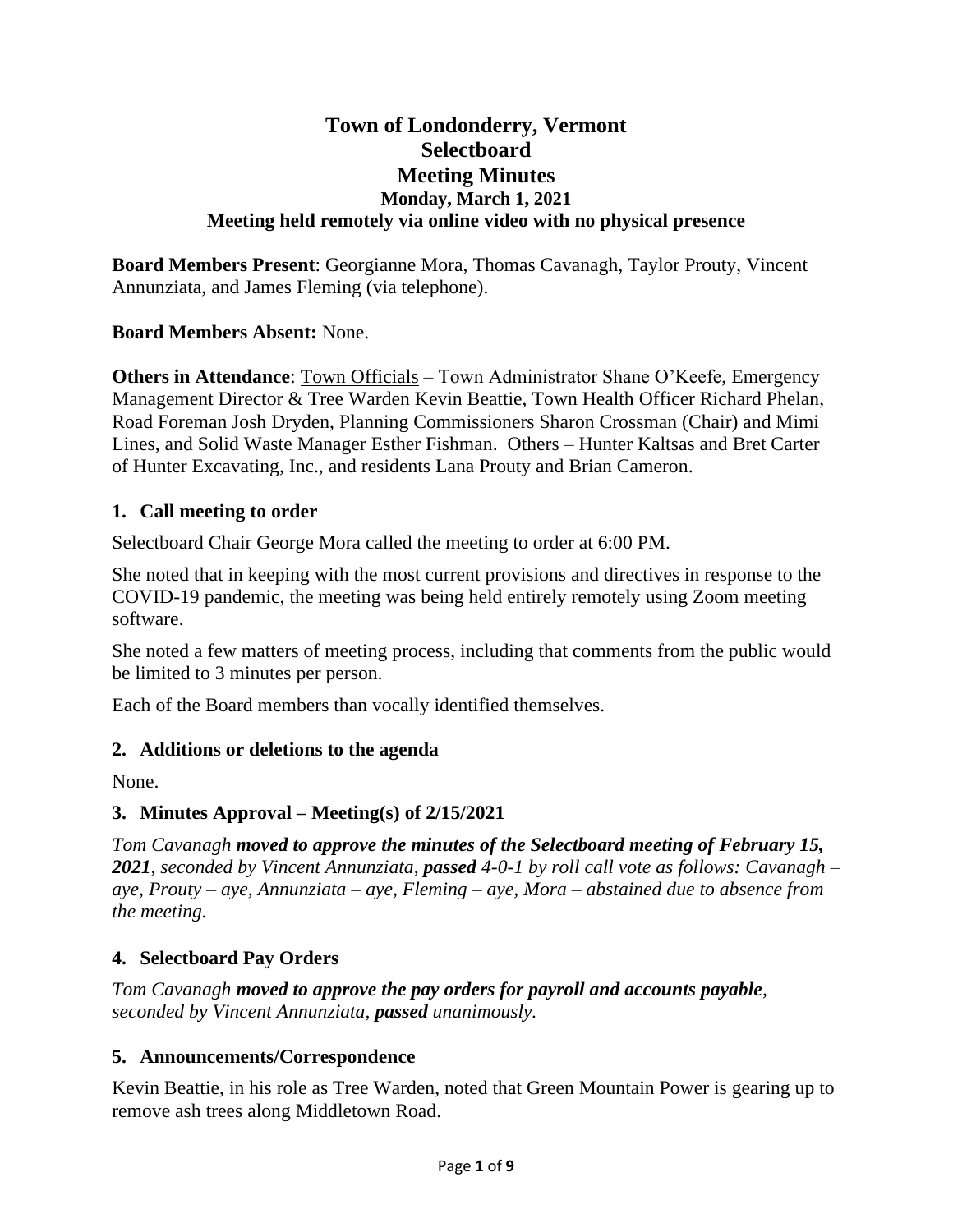Shane O'Keefe gave a reminder that there are vacancies on both the Energy Committee and Development Review Board, and anyone interested should submit a Town committee request form, which can be found on the Selectboard page of the Town website. He added that Planning Commission appointments are also coming up at the end of this month and he was aware that one member is not seeking reappointment.

He added that at the recommendation of the Town's IT consultant he is planning to go ahead with a paid anti-phishing program for all of the Town's email system users. It will cost \$2.50 per user per month for an annual total of about \$600, which he said would pay for itself in a single phishing incident.

O'Keefe noted correspondence included in the Board's meeting packet was as follows:

- Information from the previous week's One Londonderry community meeting, including the agenda and the list of ideas and opportunities with the ranked choices indicated.
- An email of 2/17/2020 from the Vermont Department of Environmental Conservation approving the Town's PFAS groundwater monitoring plan for the former Septage Fields and approving the request to push the work to fiscal year 2022.
- A thank you letter from Neighborhood Connections for Town funding, dated 2/1/2021.
- Regarding the Act 250 permit application for the proposed new Blue Flame Gas Company propane distribution center in Landgrove, next door to the Flood Brook School, a 2/19/2021 letter from Vermont Natural Resources Board and a neighbor's 2/18/2021 Memorandum in Opposition.
- An application filed by Esther Fishman on behalf of the Londonderry Solid Waste Group seeking grant funding for 40% of the cost of container equipment for handling food scraps.

# **6. Visitors and Concerned Citizens**

Cavanagh mentioned that he was aware of many in the community who were not aware that Town Meeting has been postponed. There was discussion about whether there has been a formal announcement, other than on the Town's web site, and Mora stated she would speak with Town Clerk Kelly Pajala and Treasurer Tina Labeau on this. There was discussion about sending out a mailer, or printing a notice in a newspaper such as *The Shopper*, or sending a notice to the Town's email list. It was agreed to post notices at the Town Office and two post offices.

Mora mentioned that she had shut down the Community Forum Facebook page over the previous weekend due to rampant negativity and lack of adherence to rules.

#### **7. Town Officials Business**

#### **a. Emergency Management Director – COVID-19 response updates**

Kevin Beattie mentioned that the winter surge of COVID-19 has levelled off nation-wide and locally, but that there are approximately 100 new known infections per day state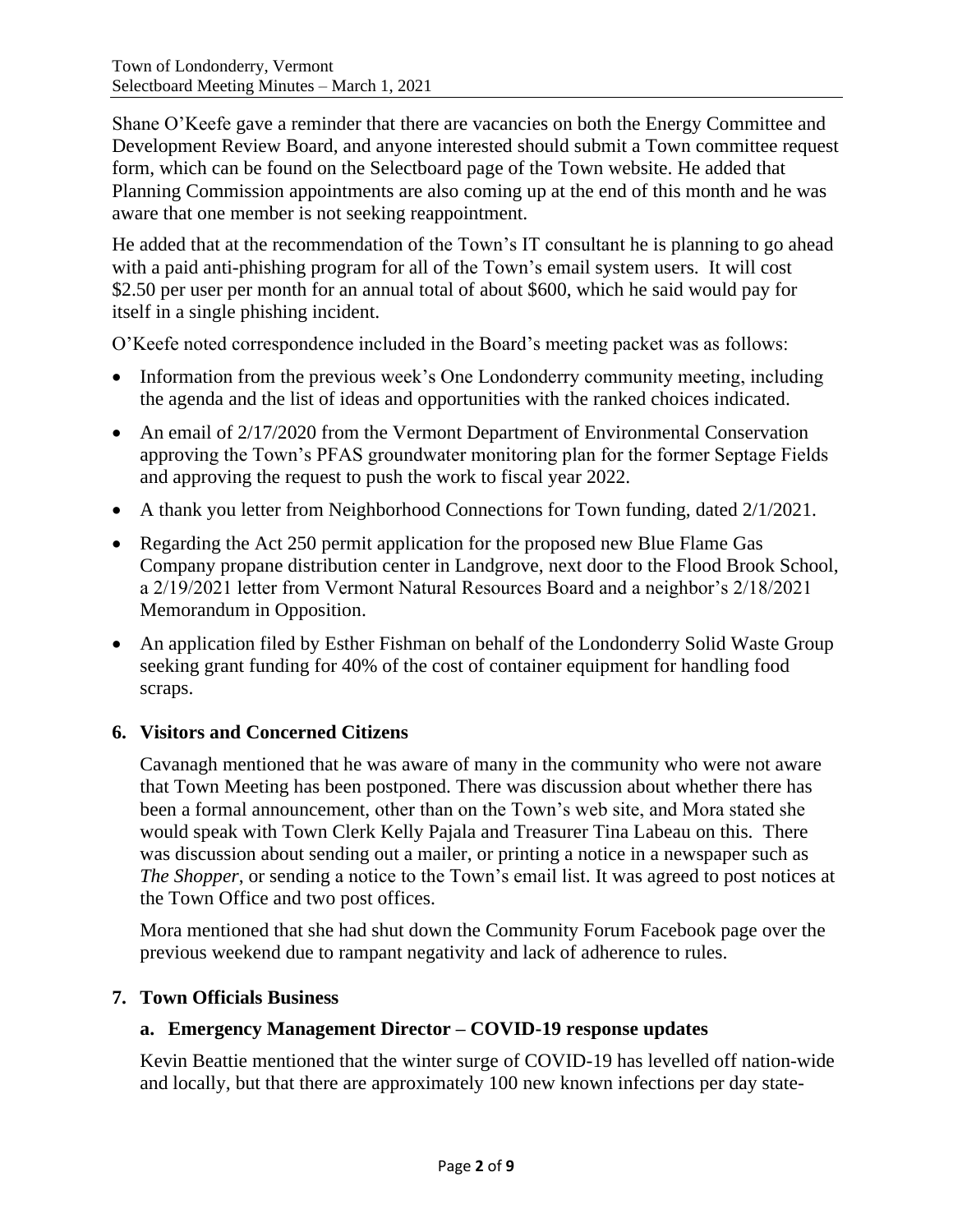wide. Signups for vaccination of those 65 years of age and older started that day he noted, and also that the Johnson & Johnson vaccine is coming online.

#### **8. Transfer Station/Solid Waste Management**

#### **a. Updates**

There was a brief discussion on the take-it-or-leave-it shed, which Esther Fishman noted remains closed. She mentioned that she was informed that the Transfer Station employee who had volunteered to do the work cannot legally volunteer for job similar to that she is already doing, and would therefore have to be paid. She said that there may be other opportunities to open it up.

Fishman mentioned that the State has erected the northbound and southbound Official Business Directory signs leading to the facility.

#### **b. Consider proposal from Hunter Excavating, Inc. to coordinate on handing of organic materials**

Esther Fishman spoke about the evolution of the possibilities of working together with Hunter Excavation, Inc. on mutual needs with relation to organic materials, including the Town's brush pile, leaf and yard pile, stump dump, and food scraps. The Board reviewed a written proposal from the company, which called for different aspects of the services being handled at both the Transfer Station and Hunter Excavating's property at the corner of VT Route 11 and Derry Woods Road. Bret Carter of Hunter Excavation noted that Fishman's description of the project was accurate, and that the proposal speaks for itself.

Fishman described the food scrap infrastructure grant presently under consideration, which seeks funding for a 14-yard container and a food tote tipper. She noted that the application could be modified depending on the outcome of the Hunter Excavation proposal.

An abutter to the Derry Woods Road property, Lana Prouty, noted that while she supports the Town's recycling and volunteering efforts, she said that food scrap collection and processing should take place at the Transfer Station or a location away from one of the entryways to a village area being considered for improvement. Other issues raised included: the need for a buffer zone between the food scrap handling facility and residential areas; dust control of compost piles, spring run-off into neighboring wetlands, the potential for mulch fires. She stated that the proposal from Hunter Excavation is vague and does not address how impacts are to be mitigated.

Fishman noted that no materials are presently going from the Transfer Station to the Derry Woods Road property, and any materials presently there are belong to the owner. She noted that a meeting with a Vermont Department Conservation representative about permitting of the Derry Woods Road facility took place. Carter noted that food scraps proposed for use at the Derry Woods Road facility would be in a separate mixed woodchip pile and would be miniscule in comparison to the rest of the facility.

Kevin Beattie stated that he understood the Derry Woods Road property to be permitted locally as a gravel pit and is likely to need a zoning permit for the existing and proposed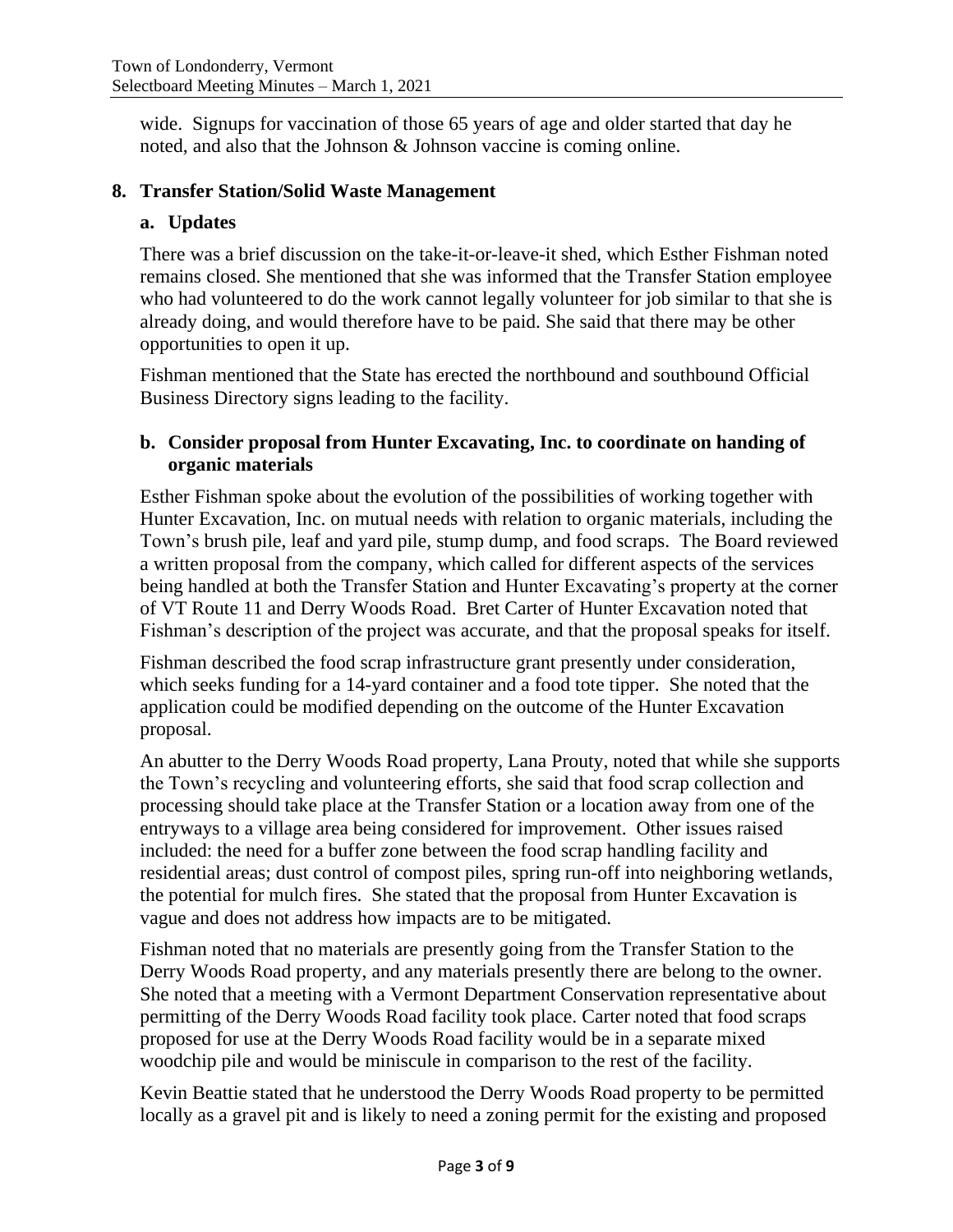use of the land, and inquired as to whether the Zoning Administrator had been consulted. Fishman indicated that she had asked Zoning Administrator Will Goodwin to connect with Hunter Kaltsas; Kaltsas stated that he had yet to be contacted.

Mora stated that the Board should make sure that the zoning status is address before any part of the proposal moves forward.

Lana Prouty noted that the biomass pile at the site now gave off foul odors last summer and fall, and adding rotting food would only make it worse and should be considered.

Crossman inquired about, and Fishman discussed, the leaf and yard pile at the Transfer Station, and it was acknowledged that few people use this resource.

VT Route 11 resident and neighbor Brian Cameron to the Derry Woods Road property complained of nauseating odors from the biomass stockpiled on the property which at times prevents him and family members from going outside. He also expressed concern for bears being attracted to the food scraps, and stated that he did not want a transfer station as a neighbor. He has been a neighbor for many years and the smells are a recent development. Regarding the Hunter Excavating proposal itself, Cameron clarified that his objection was to the addition of food scraps, but he questioned whether the existing biomass stockpiling was properly permitted.

Mora suggested that before the Board goes forward with an agreement on the proposal or a vote the Zoning Administrator needs to clarify applicable zoning matters.

Taylor Prouty suggested coming up some new ideas for how to address some of the matters raised in the proposal, such as the stump grinding efforts. Mora clarified that the proposal was to process all of the stumps at the Transfer station and then all future stump grinding would take place at the Derry Woods Road property. Taylor Prouty suggested the possibility of continuing all stump work at the Transfer Station instead, with Hunter Excavating doing the grinding, to which Kaltsas was amenable. Fishman mentioned that food scrap composting at the Transfer Station could be done but it would need additional permitting and significant process management.

O'Keefe noted that he had contacted DEC and confirmed that stump grinding at the existing stump dump would have no impact on the PFAS testing protocols going on with the adjacent former septage fields.

Mora thanked the participants and stated that the Board would reconsider this matter once it has heard back from the Zoning Administrator. Kaltsas, Carter, Cameron and Lana Prouty left the meeting at 6:40 PM.

# **c. Ratify emergency purchase of hydraulic cylinder for the backhoe**

Cavanagh noted that a hydraulic cylinder for the stabilizer on the backhoe broke last week and fixing it would take at least a month, so a new one was purchased. It should be installed that week, he added, at a cost of \$4,000 with installation.

*Taylor Prouty moved to determine that the immediate purchase of a new hydraulic cylinder for the Transfer Station Backhoe constituted an emergency purchase under the Town's Purchasing Policy, as delay would result in substantial impairment of*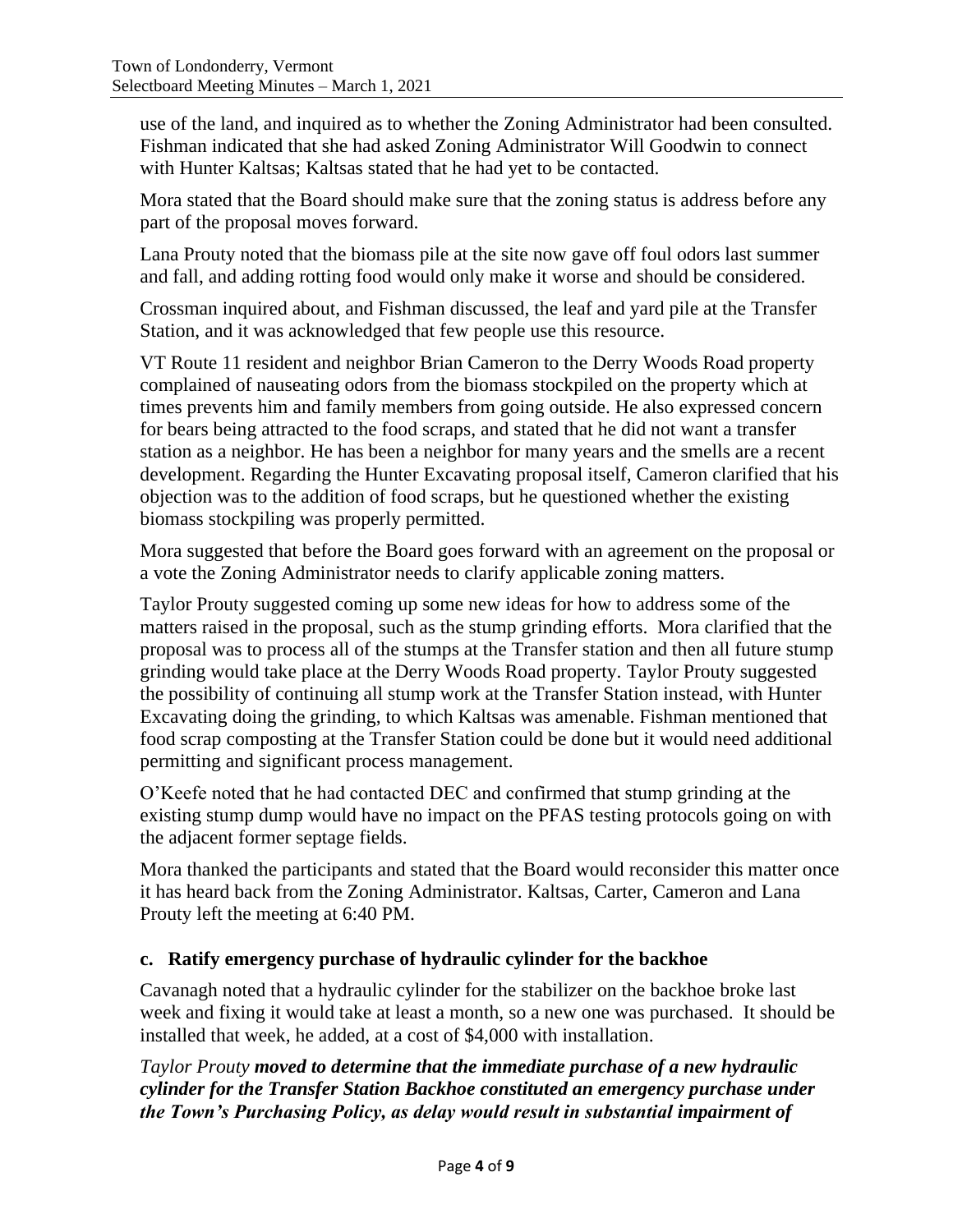*delivery of on an important Town service, and hereby ratify that purchase, seconded by Jim Fleming, passed unanimously.*

# **d. Discuss facility closure for Town Meeting**

Mora noted that historically the Transfer Station is closed on the regular Town Meeting day, but because Town Meeting has been postponed to May  $1<sup>st</sup>$ , the staff recommendation is to keep open the facility the following day (March  $2<sup>nd</sup>$ ) and close it on the rescheduled Town Meeting (May 1<sup>st</sup>). O'Keefe noted that the Personnel Policy calls out the 1<sup>st</sup> Tuesday in March as the official Town employee holiday.

*Tom Cavanagh moved to close the Londonderry Transfer Station on May 1, 2021 for the rescheduled Londonderry Town Meeting Day, and to remain open on March 2, 2021, the traditional Town Meeting Day, seconded by Vincent Annunziata, passed unanimously.*

Fishman noted that she had informed the facility employees of the Board's decision via text message.

### **9. Roads and Bridges**

#### **a. Updates**

Josh Dryden noted some weather issues of late. And he noted the following usage for the month of February 2021:

| $Salt - 282$ tons       | Sand $-967$ yards | Vehicle Fuel $-2,124.5$ gallons                 |
|-------------------------|-------------------|-------------------------------------------------|
| Heating fuel (gallons): |                   | Town Office Generator - 0, Transfer Station - 0 |

He mentioned that equipment and staff are holding up fine, but that hydraulic hose and hydraulic fluid have been troublesome of late. He noted that he had to order more salt and that salt expenditures would be over budget y about 350 tons primarily due to last year's expenditures having been booked to this year. There are four more loads are on the way now, and the shed presently has between 150-200 tons, he reported. And there are about 1,500-2,000 yards of sand in the shed.

Prouty and Dryden noted that while there is enough salt for the season, we won't have funds to fill the shed at the end of the fiscal year as planned. Prouty said that he would need to clarify with Treasurer Tina Labeau the salt budget for this and next year. It was agreed that an invoice for all salt use must be received before the end of this fiscal year

The matter of how to handle the Town Meeting holiday for the Highway Department now that the Town Meeting has been rescheduled was discussed briefly. Dryden mentioned that the Road Crew planned on working the following day to road conditions, and it was suggested that staff could receive a floating holiday in the summer. Mora mentioned that this matter should be added to the agenda for the next meeting.

Dryden was thanked for keeping the roads in good conditions despite the weather. Prouty noted that the Town roads were in better shape than the State roads recently.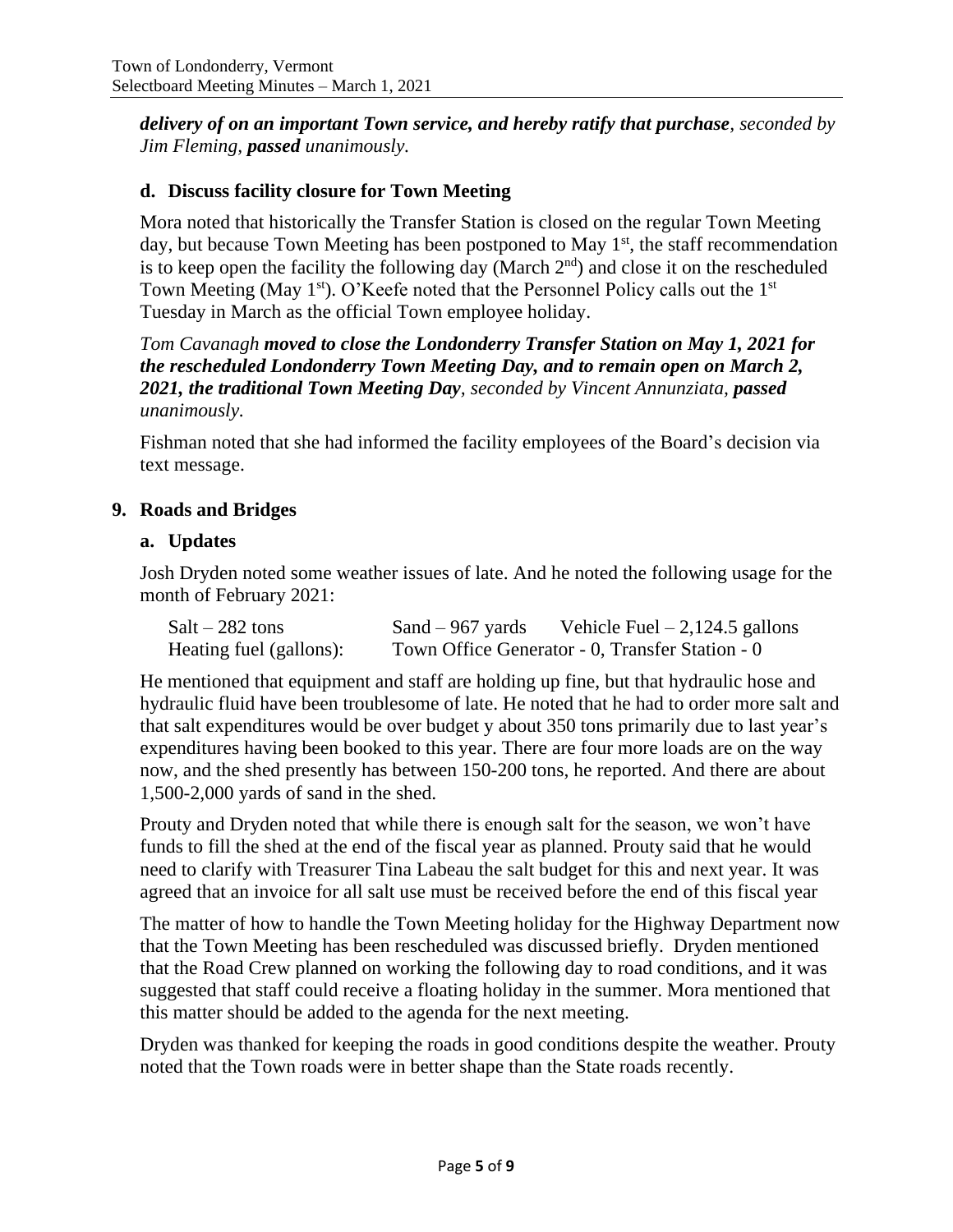### **b. Consider application(s) for excess vehicle weight permits [23 VSA 1400a]**

The Board reviewed overweight permit applications, and it was noted that the applicable fees were paid and insurance certificates received.

*Taylor Prouty moved to approve the excess weight permits for Record Concrete, Inc., New England Quality Service, Inc., and Hunter Excavating, Inc., Hunter Transport & Hunter Timber Harvesting, and authorize the Town Administrator to execute the permits on behalf of the Town, seconded by Tom Cavanagh, passed unanimously.*

#### **10. Old Business**

### **a. Town Hall Renovations – Authorize hiring of construction engineer and authorize use of Town Buildings Reserve Fund**

Sharon Crossman reminded the Board that Londonderry had a \$10,000 credit from the Preservation Trust of Vermont for Town Hall improvements from that needs to be used within the next six months. She spoke to the Board to request funds from the Town Buildings Reserve Fund to augment this credit to address critical elements of the building renovations as recommended in the several building evaluation studies over the past year. She noted that engineer Chris Cole has created a list of critical items to address similar to a recent project he did in Rupert, Vermont with similar needs, and he would handle construction management services for this project on behalf of the Town. She mentioned that there is a group of work, including construction management, that could run to \$100,000 to \$125,000, and address such items as windows, doors, roofing, and structural elements.

It was added that the construction work would have to go out to bid but that the work of the Cole Company would be continuation of professional services previously provided. Cole will prepare a scope of work to done for an invitation to bid, and he would charge a 10% construction management fee.

There was a discussion about how much of the reserve fund should go to this project as the annual contribution to the fund proposed at Town Meeting has been reduced this year to \$80K. It was noted that additional funds for the larger amount of work can possibly be raised from outside sources, such as grants and charitable contributions. The importance of timely spending the \$10,000 credit was mentioned, and O'Keefe noted that the balance in the Town Buildings Reserve Fund was approximately \$226,000 at this time.

There was consensus on the importance of this building and the wish to move forward on its restoration. There was discussion on various potential uses of the reserve fund for this and other facilities, and the sequencing of the work at the Town Hall.

*Taylor Prouty moved to authorize the hiring of the Cole company for professional construction engineering services for renovations to the Town Hall as recommended, and to authorize use of up to \$80,000 from the Town Buildings Reserve Fund for these renovations subject to Board approval of construction bids for the renovation work, seconded by Vincent Annunziata, passed unanimously.*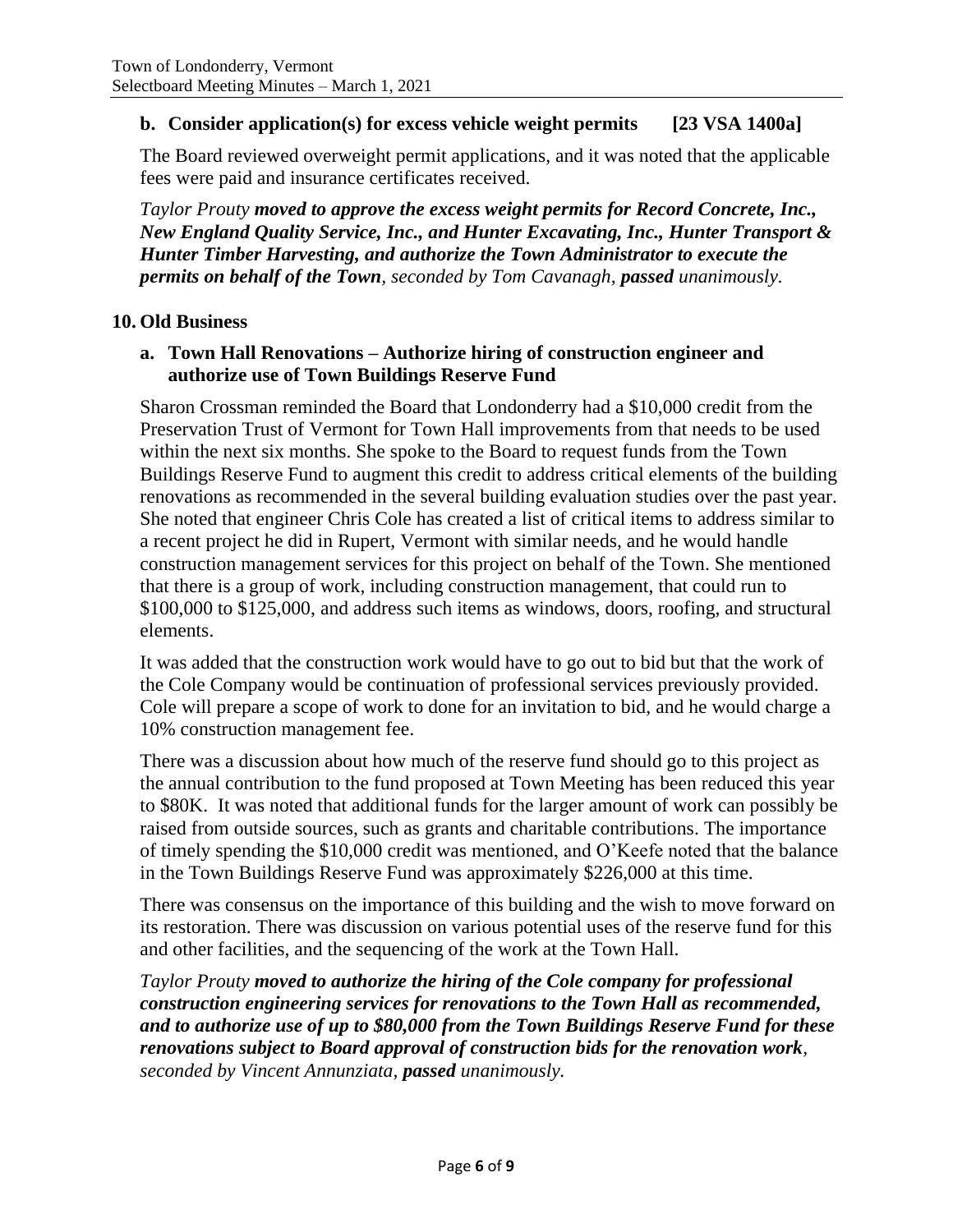### **b. Review bids and award contract for Local Hazard Mitigation Plan**

Kevin Beattie spoke to the procurement process for the plan development services, and noted that we received 6 proposals, which was then reduced to three finalists for further consideration. He stated that it was his strong recommendation to accept the proposal from the Windham Regional Commission in the amount of \$7,560 based on their experience with these plans in the region and their strong familiarity with the Londonderry community. He spoke about the other finalists, which did not have the same level of experience, though one had a lower price.

He explained that the Town received a grant from the Vermont Department of Public Safety in the amount of \$7,612.50, which must be matched at 25% with Town officials and staff time.

*Taylor Prouty moved to 1) accept the proposal from the Windham Regional Commission to for Local Hazard Mitigation Planning Services, and 2) authorize the Town Administrator or Emergency Management Director to enter into a consultant services agreement on behalf of the Town, seconded by Tom Cavanagh, passed unanimously.*

### **c. Platt Elevation Project – Discuss project status**

This matter was last discussed by the Board on 12/21/2020. O'Keefe provided a recent history of this project, noting that the property owners, Tom and Judy Platt, were the successful bidders on the building elevation project in the fall of 2019, but because the implementation cost was higher than the original grant the Town went back to Vermont Emergency Management for a FEMA funding increase, which took almost a year to have approved. The Town was given notice in December that the project would have to wait until spring 2021 due to pandemic-related issues with a subcontractor, and O'Keefe wrote to the Platts in early January requesting confirmation that the construction bid was still valid. The Board reviewed a 2/23/2021 response letter from the Platts stating that they'd hold their \$122,622 bid price, and also place funds into an escrow account in conformance with a memorandum of understanding with the Town in their roles as property owners.

O'Keefe asked whether the Board was amenable with waiting for a few more months for the project, and suggested two other options: to rebid the project, which would run the risk of an even higher bid, or to withdraw from the project altogether. O'Keefe suggested that if the Board wishes to continue with the project as-is, that there be a requirement to sign a contract in the next month or so to ensure the project proceeds forward.

O'Keefe expressed his concern about having the same entity being on both sides of the project; as owner and as contractor, noting the administrative challenges it would cause with flow of grant funds. He suggested some sort of performance assurance. He also noted that the construction contract is drafted to become null and void if the if the Platts fail to meet their escrow payment obligation to the Town.

Prouty said it was clear that the Platts want to get the project done, and that the building is important to the north village and needs to be saved.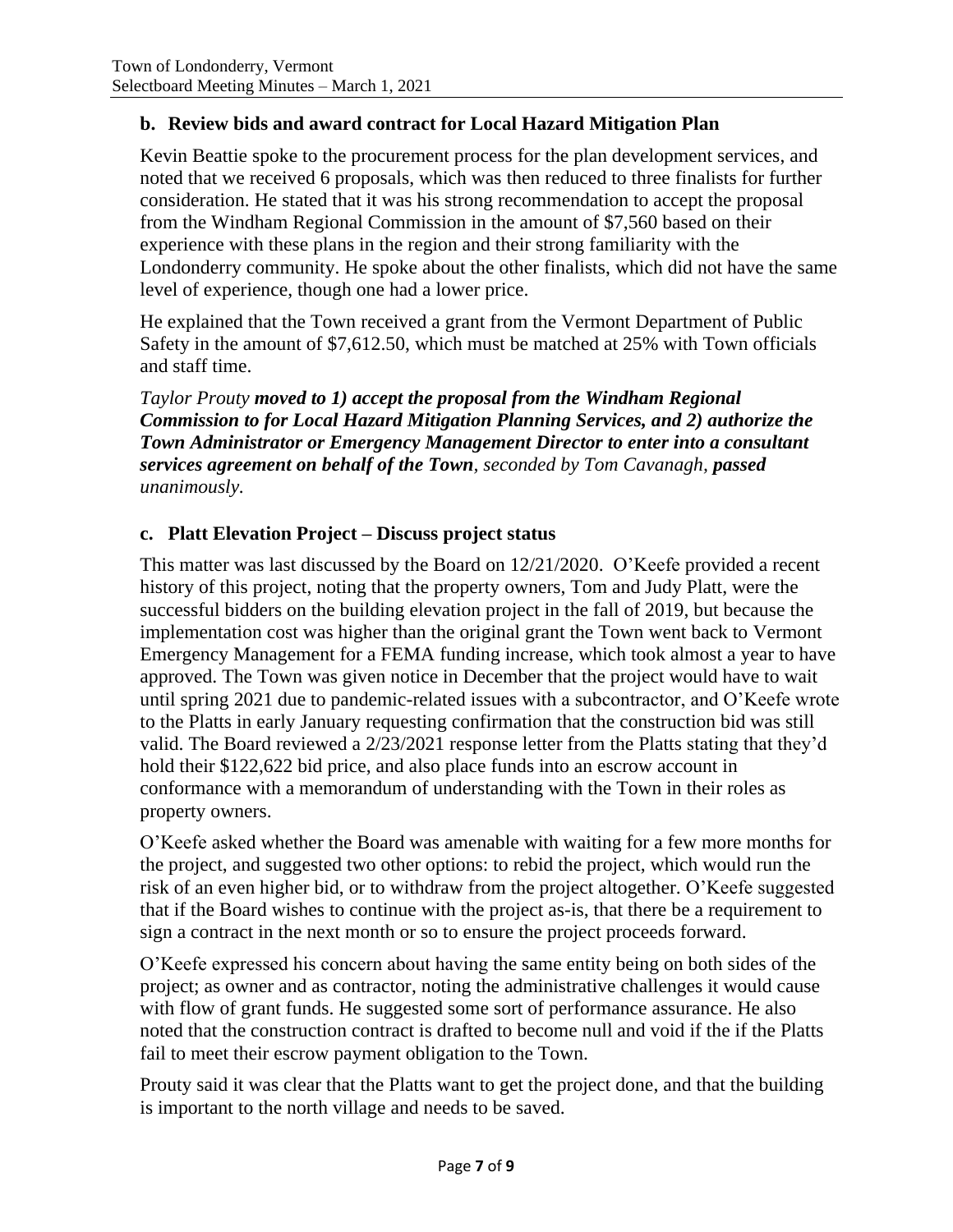O'Keefe mentioned that project completion is also dependent on Vermont Emergency Management getting FEMA approval of extension of the work completion date from 5/2/2021, which he noted was in the works and is very likely. He will get a status report from VEM on the schedule change request. O'Keefe also mentioned that the Town would not receive a grant increase if the project cost were to come in higher through rebidding.

Mora advocated to accept the letter from the Platts, and Prouty agreed as he felt that any cost overrun would be on the property owner anyway.

*Taylor Prouty moved to accept the 2/23/2021 letter from Thomas and Judith Platt regarding performance of the building elevation project at 2152 North Main Street, as previously approved by the Board on 10/7/2019, subject to their execution of the Town's construction contract by no later than 4/1/2021, seconded by Jim Fleming, passed unanimously.*

# **d. Discuss Town Meeting article on policing services**

The Board discussed this matter at the previous meeting, and it was decided then to hold off on any decisions until there was a full Board present. Mora stated that she felt that the Windham County Sheriff's offer is the best option for active policing of the community, and Prouty agreed that the gist of the previous discussion was that an increase in the amount to be voted on to support policing services was appropriate. The Board reviewed several options for a revised Town Meeting article and Mora noted that it was not necessary to vote on including any one option at that time, but to include reference to the contract with the Windham County Sherriff's Office for the sake of specificity and transparency for the Voters.

# **11. New Business**

# **a. Approve letter of support for BDCC application for USDA Community Facilities and Technical Training Grant**

The Board reviewed a draft letter of support for a grant being sought by the Brattleboro Development Credit Corporation to help fund community facilities in the region. O'Keefe explained that Londonderry was requested to provide the letter as the Town benefitted from the program last year when O'Keefe applied for and received almost \$6,000 to offset design costs for the Town Office renovations.

Crossman added that BDCC and SeVEDS have been very helpful to the Town on many fronts, including providing a letter of support for the Town's recently successful application for a Municipal Planning Grant for a north village master plan.

*Taylor Prouty moved to approve a letter of support for the Brattleboro Development Credit Corporation's application for Community Facilities and Technical Training funds from the U.S Department of Agriculture, and to authorize the Selectboard Chair to sign the letter on behalf of the Board, seconded by Tom Cavanagh, passed unanimously.*